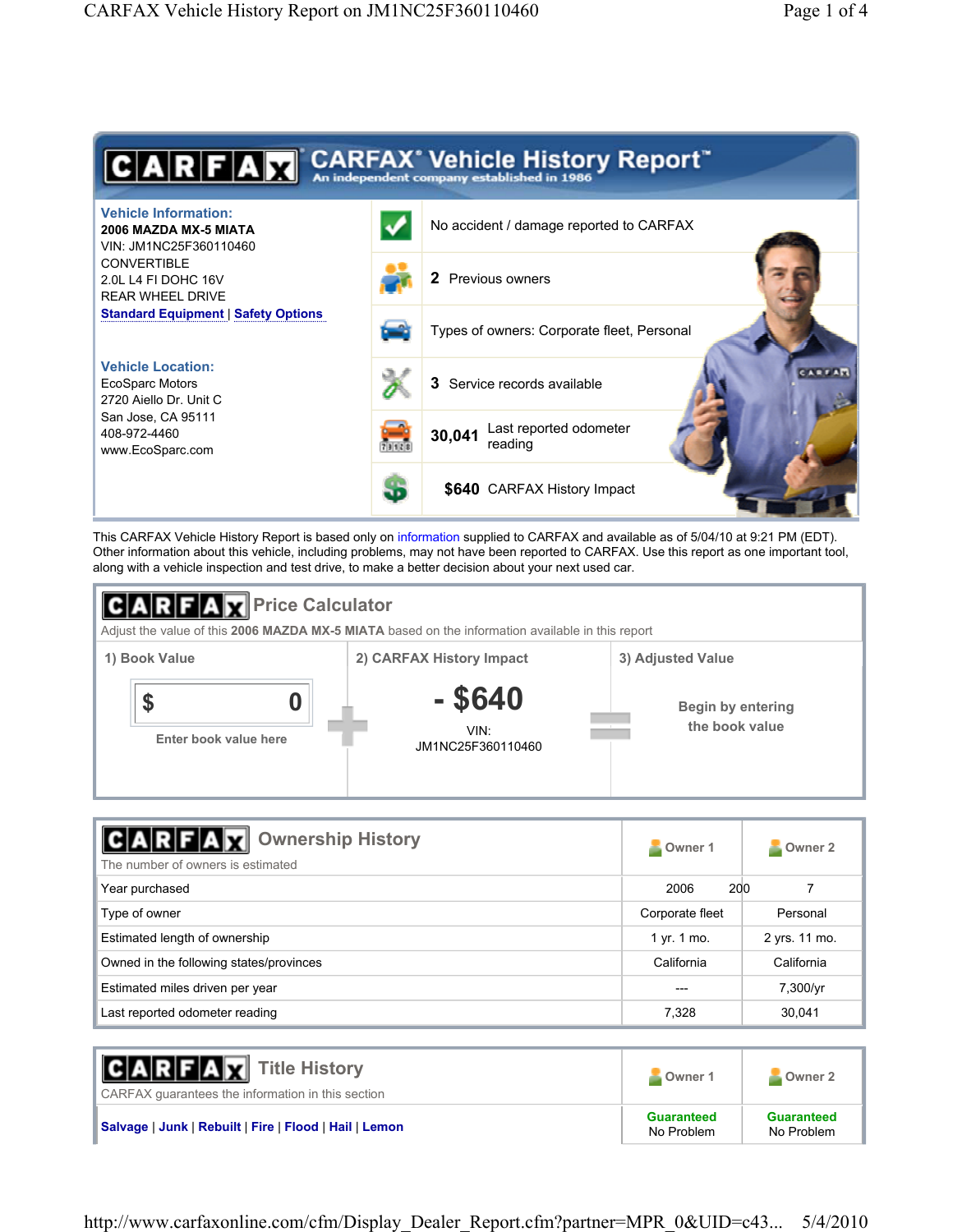i.

| <b>Not Actual Mileage   Exceeds Mechanical Limits</b>                                                                                                                                                                                                                                                 | <b>Guaranteed</b><br>No Problem | <b>Guaranteed</b><br>No Problem |  |
|-------------------------------------------------------------------------------------------------------------------------------------------------------------------------------------------------------------------------------------------------------------------------------------------------------|---------------------------------|---------------------------------|--|
| <b>GUARANTEED</b> - None of these major title problems were reported by a state Department of Motor Vehicles<br>(DMV). If you find that any of these title problems were reported by a DMV and not included in this report,<br> C A R F A<br>CARFAX will buy this vehicle back. Register   View Terms |                                 |                                 |  |
|                                                                                                                                                                                                                                                                                                       |                                 |                                 |  |
| <b>Additional History</b><br>Not all accidents / issues are reported to CARFAX                                                                                                                                                                                                                        | Owner 1                         | Owner <sub>2</sub>              |  |
| <b>Total Loss</b>                                                                                                                                                                                                                                                                                     | No Issues                       | No Issues                       |  |
| No total loss reported to CARFAX.                                                                                                                                                                                                                                                                     | Reported                        | Reported                        |  |
| <b>Structural / Frame Damage</b>                                                                                                                                                                                                                                                                      | No Issues                       | No Issues                       |  |
| No structural / frame damage reported to CARFAX.                                                                                                                                                                                                                                                      | Reported                        | Reported                        |  |
| <b>Airbag Deployment</b>                                                                                                                                                                                                                                                                              | No Issues                       | No Issues                       |  |
| No airbag deployment reported to CARFAX.                                                                                                                                                                                                                                                              | Reported                        | Reported                        |  |
| <b>Odometer Rollback</b>                                                                                                                                                                                                                                                                              | No Issues                       | No Issues                       |  |
| No indication of an odometer rollback.                                                                                                                                                                                                                                                                | Indicated                       | Indicated                       |  |
| <b>Accident / Damage</b>                                                                                                                                                                                                                                                                              | No Issues                       | No Issues                       |  |
| No accidents or damage reported to CARFAX.                                                                                                                                                                                                                                                            | Reported                        | Reported                        |  |
| <b>Manufacturer Recall</b>                                                                                                                                                                                                                                                                            | No Recalls                      | No Recalls                      |  |
| No recalls still require repair.                                                                                                                                                                                                                                                                      | Reported                        | Reported                        |  |

|                                                                                              | <b>CARFAX</b> Detailed History                                                                   | Glossary |
|----------------------------------------------------------------------------------------------|--------------------------------------------------------------------------------------------------|----------|
| <b>Owner 1</b><br>Purchased:<br>Type:<br>Where:<br>Est. miles/year:<br>Est. length<br>owned: | 2006<br>Corporate fleet<br>California<br>$---$<br>$2/6/06 -$<br>3/27/07<br>$(1 \, yr. 1 \, mo.)$ |          |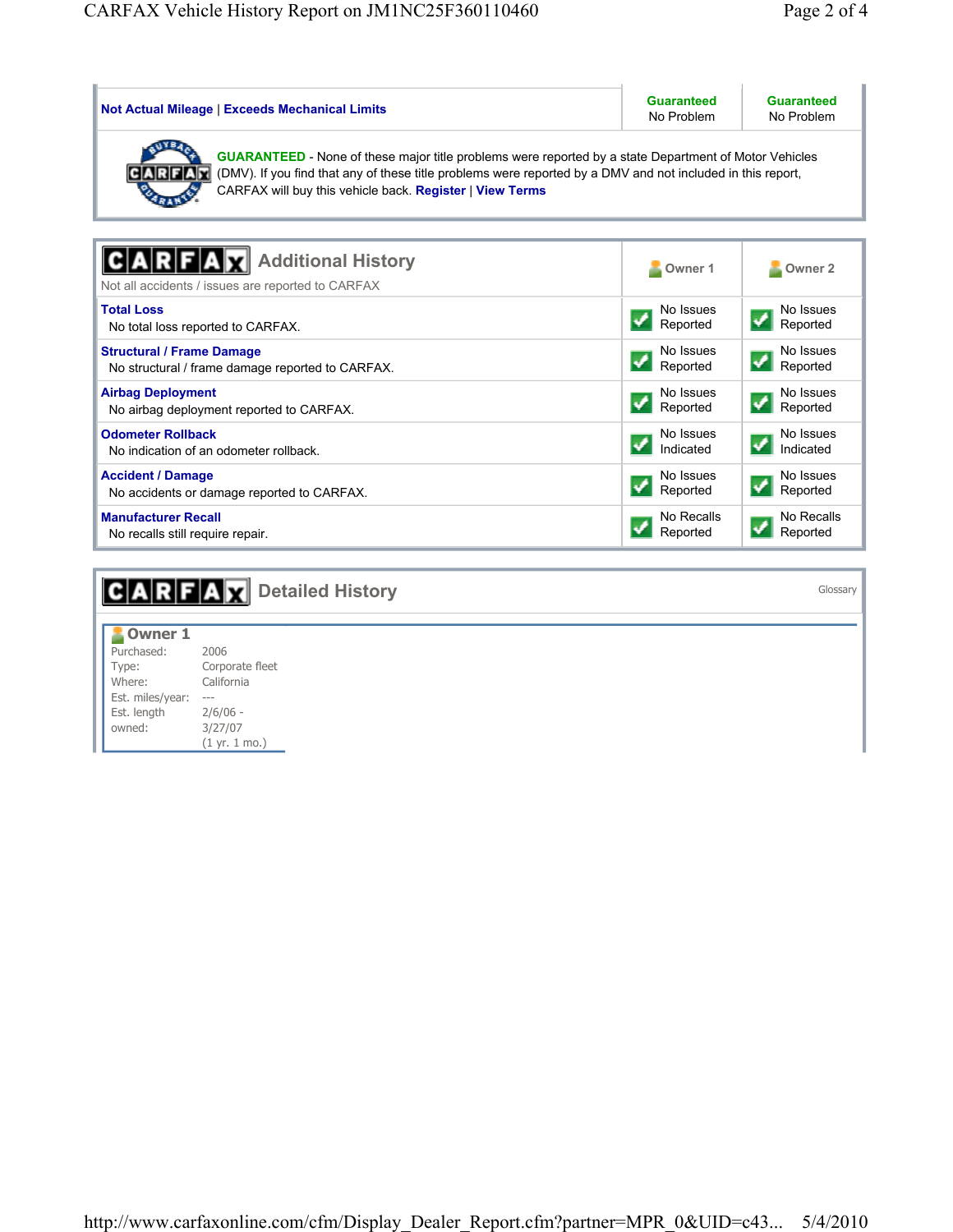|                                                                            |                                                                                                                                                                              | Date:      | Mileage:                                                                           | Source:                                                                     | <b>Comments:</b>                                                                                 |
|----------------------------------------------------------------------------|------------------------------------------------------------------------------------------------------------------------------------------------------------------------------|------------|------------------------------------------------------------------------------------|-----------------------------------------------------------------------------|--------------------------------------------------------------------------------------------------|
|                                                                            |                                                                                                                                                                              | 01/27/2006 |                                                                                    | <b>NICB</b>                                                                 | Vehicle manufactured<br>and shipped to original dealer                                           |
|                                                                            |                                                                                                                                                                              | 02/06/2006 | 10                                                                                 | California<br>Motor Vehicle Dept.<br>Irvine, CA                             | Title issued or updated<br>First owner reported<br>Registered as<br>corporate fleet vehicle      |
|                                                                            |                                                                                                                                                                              | 03/27/2007 | 7,328                                                                              | <b>Auto Auction</b>                                                         | Sold at auction<br>in Pacific Region<br>Listed as<br>a manufacturer vehicle                      |
|                                                                            |                                                                                                                                                                              |            |                                                                                    |                                                                             | Dealers routinely buy and<br>sell millions of used vehicles<br>at auction each year.             |
|                                                                            | 03/29/2007                                                                                                                                                                   |            | Capitol Mazda<br>San Jose, CA<br>408-723-8800<br>www.capitolmazdasj.c<br><b>om</b> | Pre-delivery inspection completed<br>Washed/detailed                        |                                                                                                  |
|                                                                            | 04/04/2007                                                                                                                                                                   |            | Dealer Inventory                                                                   | Vehicle offered for sale                                                    |                                                                                                  |
|                                                                            |                                                                                                                                                                              | 04/23/2007 |                                                                                    | Capitol Mazda<br>San Jose, CA<br>408-723-8800<br>www.capitolmazdasj.c<br>om | Vehicle sold                                                                                     |
| <b>Owner 2</b>                                                             |                                                                                                                                                                              | Date:      | Mileage:                                                                           | Source:                                                                     | <b>Comments:</b>                                                                                 |
| Purchased:<br>Type:<br>Where:<br>Est. miles/year:<br>Est. length<br>owned: | 2007<br>Personal<br>California<br>7,300/yr<br>$4/23/07 -$<br>4/19/10<br>(2 yrs. 11 mo.)                                                                                      | 04/23/2007 | 7,355                                                                              | California<br>Motor Vehicle Dept.<br>San Jose, CA                           | Title issued or updated<br>New owner reported<br>Loan or lien reported                           |
|                                                                            |                                                                                                                                                                              | 11/21/2008 |                                                                                    | California<br>Motor Vehicle Dept.<br>San Jose, CA                           | Registration updated when owner moved<br>the vehicle to a new location                           |
|                                                                            | Low mileage! This<br>owner drove an<br>estimated 7,300 miles<br>per year, lower than<br>the industry average<br>of 15,000 miles.<br>These vehicles can<br>be a better value. | 01/09/2009 | 23,998                                                                             | Midas<br>San Jose, CA<br>408-998-4080<br>www.midas.com                      | Oil and filter changed chassis lubricated<br>Manufacturer's recommended maintenance<br>performed |
|                                                                            |                                                                                                                                                                              | 11/12/2009 |                                                                                    | California<br>Motor Vehicle Dept.<br>San Jose, CA                           | Registration updated when owner moved<br>the vehicle to a new location                           |
|                                                                            |                                                                                                                                                                              | 03/24/2010 |                                                                                    | California<br>Motor Vehicle Dept.<br>San Jose, CA                           | Title issued or updated<br>Loan or lien reported                                                 |
|                                                                            |                                                                                                                                                                              | 04/19/2010 | 30,031                                                                             | <b>Auto Auction</b>                                                         | Sold at auction<br>in Pacific Region<br>Listed as<br>a repossession                              |
|                                                                            |                                                                                                                                                                              | 04/30/2010 | 30,041                                                                             | Auto West Mazda<br>Subaru<br>Roseville, CA<br>916-782-9434                  | Airbag system checked                                                                            |